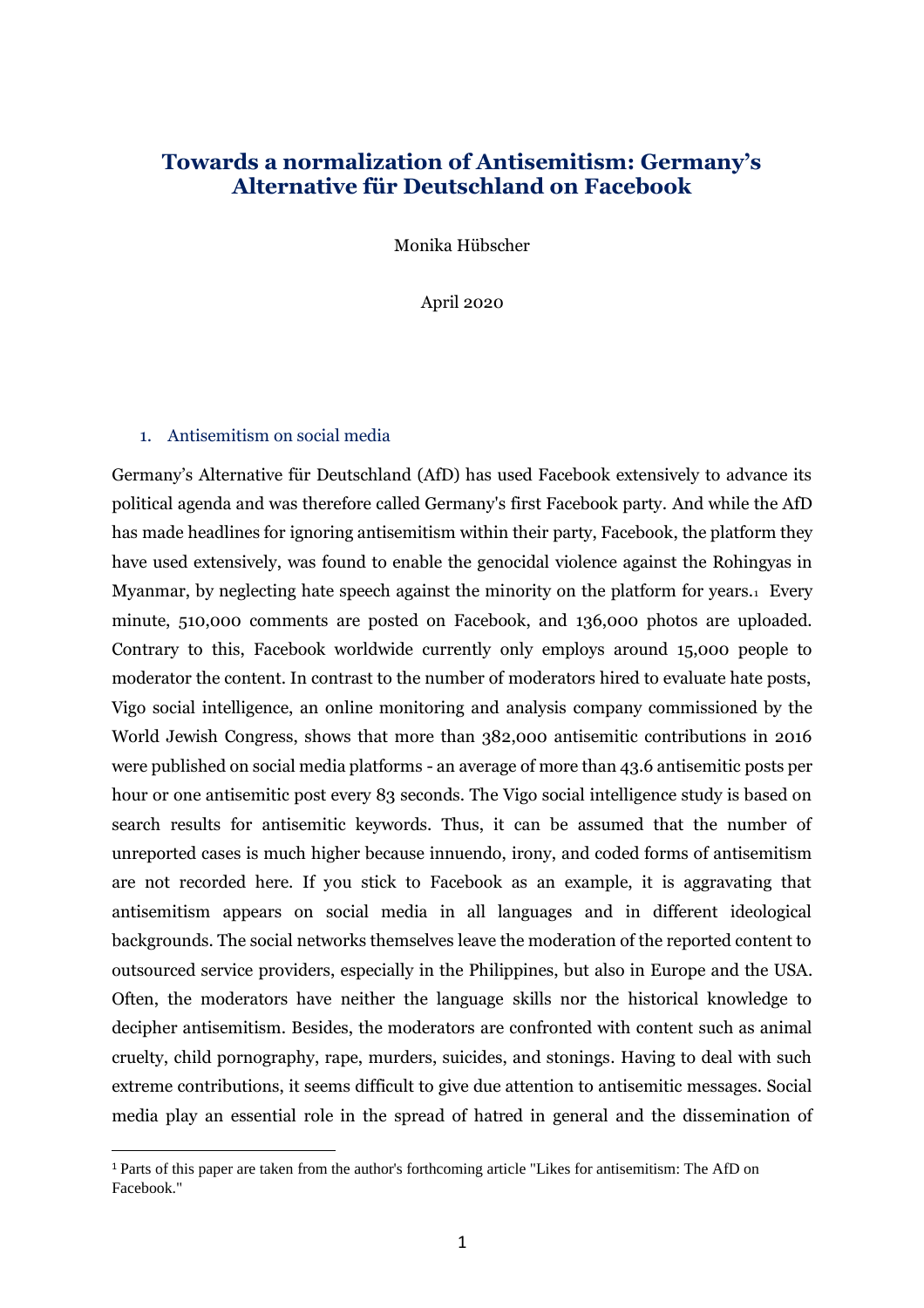antisemitism in particular. Social media is also the place where Jewish people confronted the most with antisemitism. In 2018, more than 10,000 Jewish people in 13 countries, including Germany, were interviewed for the EU study "Experiences and perceptions of antisemitism. Second survey on discrimination and hate crime against Jews in the EU". The research deals with experiences and perceptions of antisemitism and shows that 89% of the Jewish people surveyed rated antisemitism as the most problematic on social media, even before experiences with antisemitism in public places, in the media, and politics.

The UK Community Security Trust report documents anti-Jewish attacks from 2019 and not only records an increase in antisemitic incidents in general but also shows that antisemitism is most commonly communicated on social media. Due to the long tradition of anti-Jewish thought patterns in Germany and Europe and the widespread use of social media, antisemitism has an important place in the debate about hate speech. Antisemitism as a form of hate speech on social media is content such as posts, memes, videos, vlogs, and comments, in which people and/or institutions are attacked because of their actual or supposed affiliation with Judaism or because of their proximity to them. These attacks are made possible and reinforced by social media tools such as liking, sharing, and commenting or social media technology such as algorithmic behavior modification. Antisemitism often intertwines with disinformation but also with other forms of prejudice, such as misogyny and racism. With the help of social bots and troll farms, social media platforms can be used to target Jewish people and institutions on a large scale. During the 2016 US election campaign, 800 Jewish journalists were followed and harassed on Twitter in an organized troll attack with antisemitic content. The majority of the hate messages that were signed with pro-Trump slogans were aimed at ten Jewish journalists daily, who were posted by around 1,600 trolls. The indicated exemplifies how antisemitism on social media can be weaponized in the course of political campaigns, with the aim to polarize and intimidate.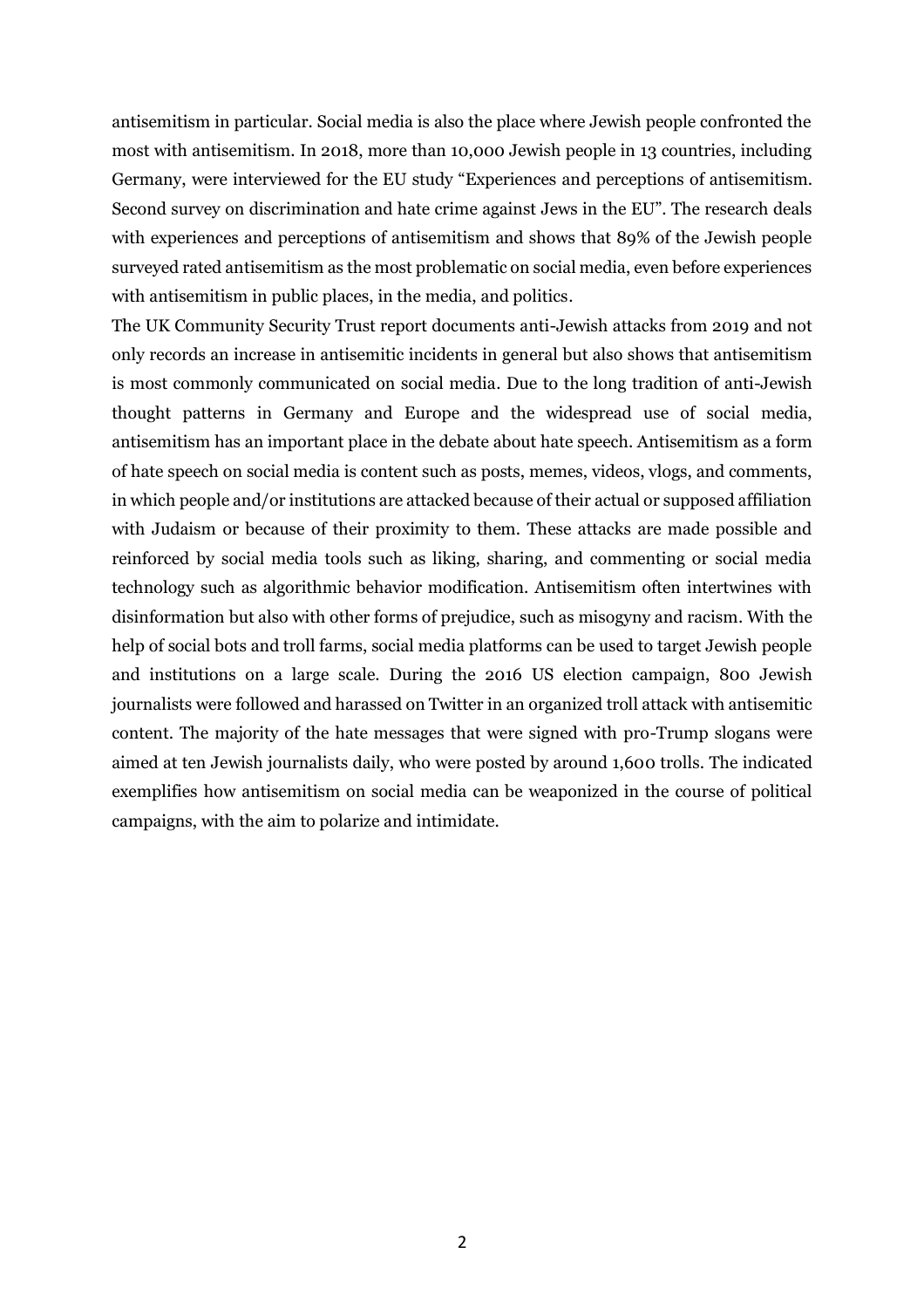

Source: A tweet dtargeting US Journalist Hadas Gold during the US election campaigns 2016.

The following introductory paper explores the issue of the dissemination of antisemitism on social media, by the example of the AfD. It briefly gives insight into the history of radicalization within the AfD with a focus on antisemitic incidents. Further, it shows how the AfD is extensively using digital media to advance their agenda and to connect with radical right-wing forces worldwide. Examples of antisemitic content posted by senior AfD politicians, members, and followers will underline the issues discussed in this paper.

## 2. The advancement of radical forces in the short existence of the AfD

Next to being the first party taking advantage of new technology on a large scale, the AfD's entry into the German Bundestag in 2017 marks not only a break of the political tradition since 1945 but also testifies to a social change in the acceptance of a political party to the right of the CDU/CSU. Since 1948 the German Right has been divided. There have been several attempts to unify the Right into one party to gain political success, for example with the founding of the *National Demokratische Partei* (NPD) in 1964, or again with the *Deutsche Volksunion* (DVU) in 1971, as a melting pot for right-wing interest. However, due to a high degree of competition among the coexisting right-wing parties and strong political infighting, they have never succeeded. It seems that for the first time after WWII, the AfD has managed to offer a political party that not only unifies various political agendas between the CDU/CSU and the NPD (e.g., from Eurosceptical to anti-immigration and nationalistic ideas) but has also managed to carve out space in the political mainstream. On 6 February 2013 the "*Alternative für Deutschland*" was founded as a response to the Euro-crisis. The party was located to the right of the CDU/CSU on the political spectrum with a clear economic agenda. However, already at the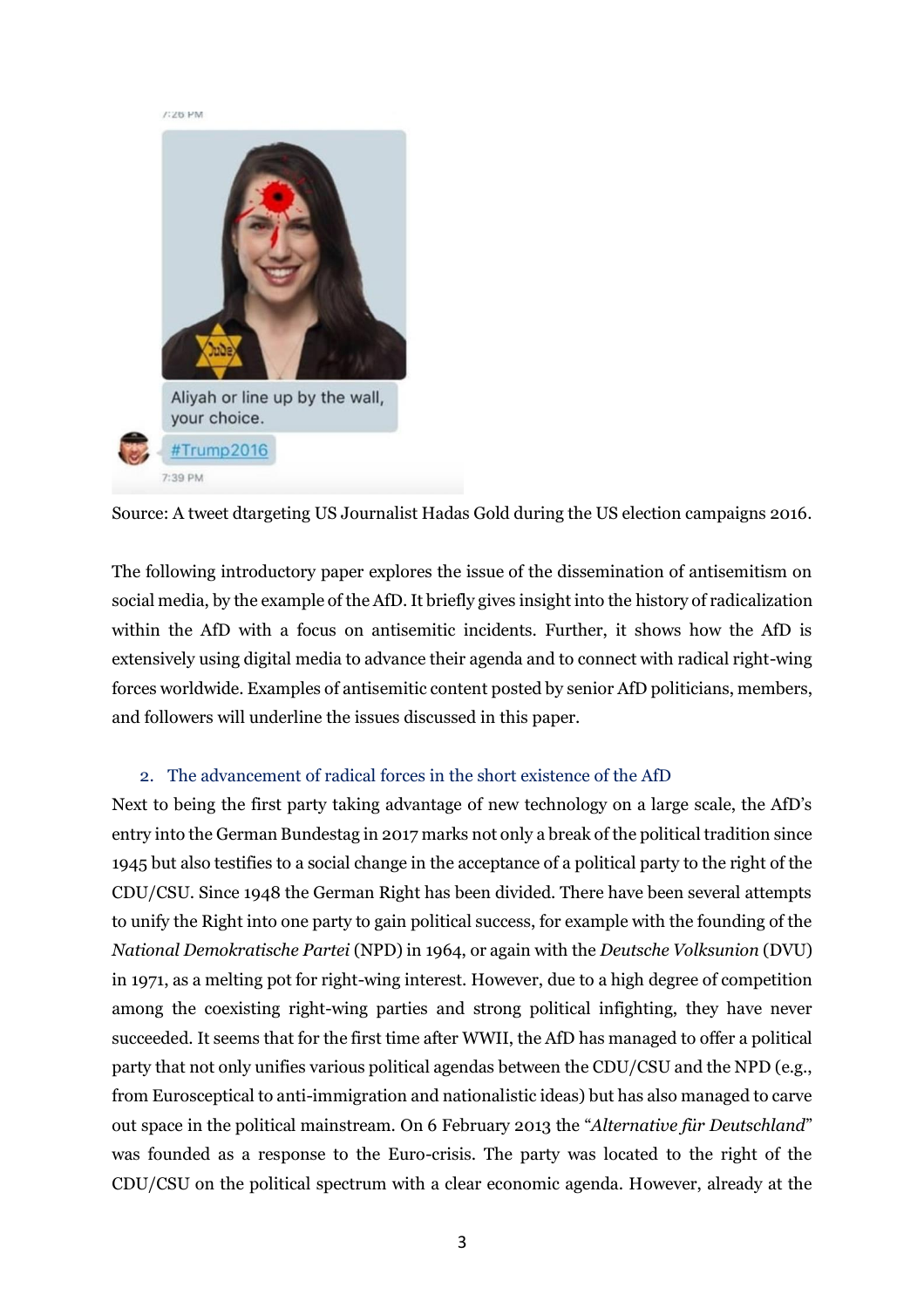beginning of the AfD, the different ideologies of the founders surfaced: While Bernd Lucke (speaker of the AfD from 2013-2015, left the party 2015) followed a neo-liberal, Eurosceptical agenda, one of his co-founders, Beatrix von Storch (Member of the German Parliament for the AfD), was a socially conservative and Christian activist against the legal equality of gay people and religious freedom for Muslims.With a short manifesto of policies relating to the Eurocrisis, the AfD gained 4,7% of the votes in the German federal elections in September 2013 and thus narrowly missed the 5% threshold for entrance to the German parliament. Despite this surprising success, the various political backgrounds of the AfD members proved a challenge and eventually divided the party into an ethnonationalist and a national-liberal wing. Also in the European Parliament election in July 2014, the AfD presented an election manifesto with a focus on fiscal and economic issues, despite its inner struggle about the ideological direction of the party. Due to this struggle within the party, most of the national-liberal members left, and the extreme-right party members succeeded in gaining more power.

To underline the advancement of the radical-right in the AfD, its members founded several sub-organizations, which are not only associated with the party itself but which also openly have connections to organizations such as PEGIDA (Patriotic Europeans Against the Islamisation of the West), the Identitarian movement and the New Right. For example, Hans-Thomas Tillschneider from the AfD in the state parliament of Saxony-Anhalt, founded the *Patriotische Plattform* in December 2014 which works in close cooperation with the PEGIDA movement and seeks to enforce right-wing radical ideas within the AfD.

On 9 November 2019, on Yom Kippur, Stephen B. attempted to break into the synagogue of the city of Halle with the goal to murder as many Jewish people as possible. After publishing his manifesto with a link to a video platform, he live-streamed the attack. In the course of the terror attack, two people were murdered and many more injured.

On the same day, Hans-Thomas Tillschneider, member of the state parliament Saxony-Anhalt, posted that the attack was "an act of insanity and not a political act." With his post, he is opposing the statement of the Jewish community of Düsseldorf which said, that the AfD is the breeding ground for antisemitic attacks.

Further, he is ignoring the Stephan B.'s explicit extreme right and antisemitic motivation, as laid out in his manifesto and live stream.



Hans-Thomas Tillschneider Startseite Beiträge Videos Fotos Info Community

Veranstaltungen Seite erstellen Befällt mir | ∌ Abonnieren | # Teilen | ...

Halle: Eine Tat des Wahnsinns, keine politische Tat! Fraince: Eine late ous warmsimps, weine points one and was heated in Halle passiert ist, war der Amoklauf<br>eines Geisteskranken, keine politische Tat. Hinter<br>Stephan Balliet steht keine politische Organisation<br>Er repräsenti Verbrechen sind einzig und allein ihm selbst zurechenbar. Nur in der Welt seiner Wahnideer tragen seine Handlungen überhaupt eine politische<br>Bedeutung.

Wer nun außer ihm selbst seinen Verbrechen eine Wer nun außer ihm selbst seinen Verbrechen eine<br>politische Bedeutung beimlät, der steigt auf die<br>Wahnideen eines Geisteskranken ein und nimmt<br>dessen krankes Denken ernst. Kann eine größere<br>Perversion der politischen Diskus

Wenn etwas sein Ziel ist, dann, daß seine<br>Handlungen genau so verstanden werden. Deshalb<br>sage ich: Nicht die angebliche "Hetze" der AfD hat<br>zu dieser Tat geführt; aber der AfD eine Mitschuld an dieser Tat zu geben, das ist tatsächliche Hetze Die Erklärung der jüdischen Gemeinde Düsseldorf, wonach die AfD eine Mitschuld an dem Amoklauf von Halle habe, ist unverantwortlich, Politische von Halle nabe, ist unverantwortlich. Politische<br>Verantwortung zeigt sich in diesem Moment darin<br>den kranken Verlautbarungen des Stephan Balliet<br>die politische Bedeutung, nach der er giert, zu verweigern

H.-Th.Tillschneider

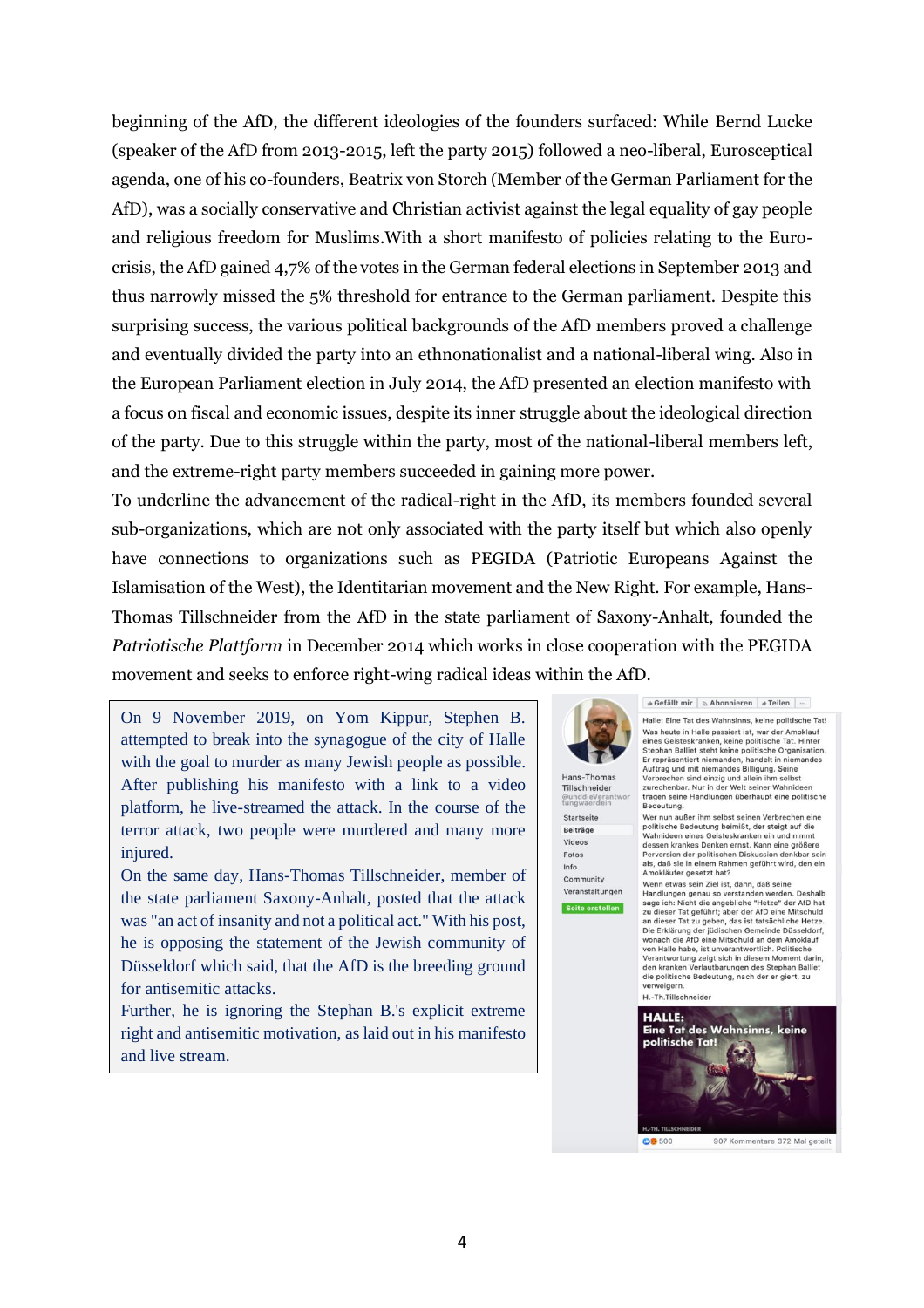Following the rising voices for a more patriotic approach within the party and for disempowering the national-liberal fraction of the founder Bernd Lucke, the "Erfurter Resolution" was passed in March 2015 by members of the ethnonationalist wing of the AfD. The resolution calls to "resist the destruction of the sovereignty and national identity of Germany" and was written and signed by members of the federal states Thuringia (Björn Höcke, chairman of the state parliament of Thuringia), Saxony-Anhalt (André Poggenburg, chairman of the state parliament of Saxony-Anhalt) and Brandenburg (Alexander Gauland, federal spokesman of the AfD and state chairman of Brandenburg). The call was one of the first signs that the AfD sees itself as a resistance movement against the current government. It soon received recognition among party members and can be seen as one of the milestones of the AfD's advancement towards the radical right. The publication of the "Erfurter Resolution" resulted in the founding of another sub-organization, namely *Der Flügel*. While only few members of the AfD have openly supported the "Erfurter Resolution", *Der Flügel* or the *Patriotische Plattform*, the strong influence of the radical fractions soon became evident. When in July 2015 Bernd Lucke called for a unification of the national-liberals within the party, he lost re-election as the AfD's chairman to Frauke Petry (former speaker of the AfD; left the party September 2017; founder of *Die Blaue Partei*, [The Blue Party]) instead. In mainly the federations in which the members are participants of the right-wing suborganizations mentioned above, the AfD gained success in the German state elections on the 13 March 2016: Baden-Württemberg reached 15,1%, Rhineland-Palatinate 12,6% and Saxony-Anhalt even reached 24,2% of the votes. For political scientists, the surprisingly high outcome results from a lack of alternatives for radical right-wing voters, which showed that the AfD was without any serious competitors at the far right of the CDU/CSU for the coming elections. Under the new chairwoman, Frauke Petry, and her co-speaker Jörg Meuthen (Parliamentary Leader of the AfD in the state parliament of Baden-Württemberg), the AfD's ideological direction shifted officially with the resolutions that were passed at the AfD's party convention in April and May 2016 in Stuttgart. In the new manifesto, the AfD proclaimed the absolute rejection of Islam in Germany, national-conservative family policies, such as the need for higher birth rates for ethnic German women and the rejection of abortion. Further, the AfD called to prohibit the religious practices of halal slaughter and the circumcision of males. Although the party manifesto does not mention Jews, the prohibition of kosher slaughter and circumcision of males would consequently affect the Jewish community in Germany, too. The new manifesto shows anti-democratic and authoritarian tendencies, based on the rejection of religious freedom for Muslims. The rejection was further extended in speeches and interviews to the effect that the AfD wants to legally force Muslims to swear allegiance to the Basic Law. In the struggles between the national-conservative and the ethnonationalist wings of the party,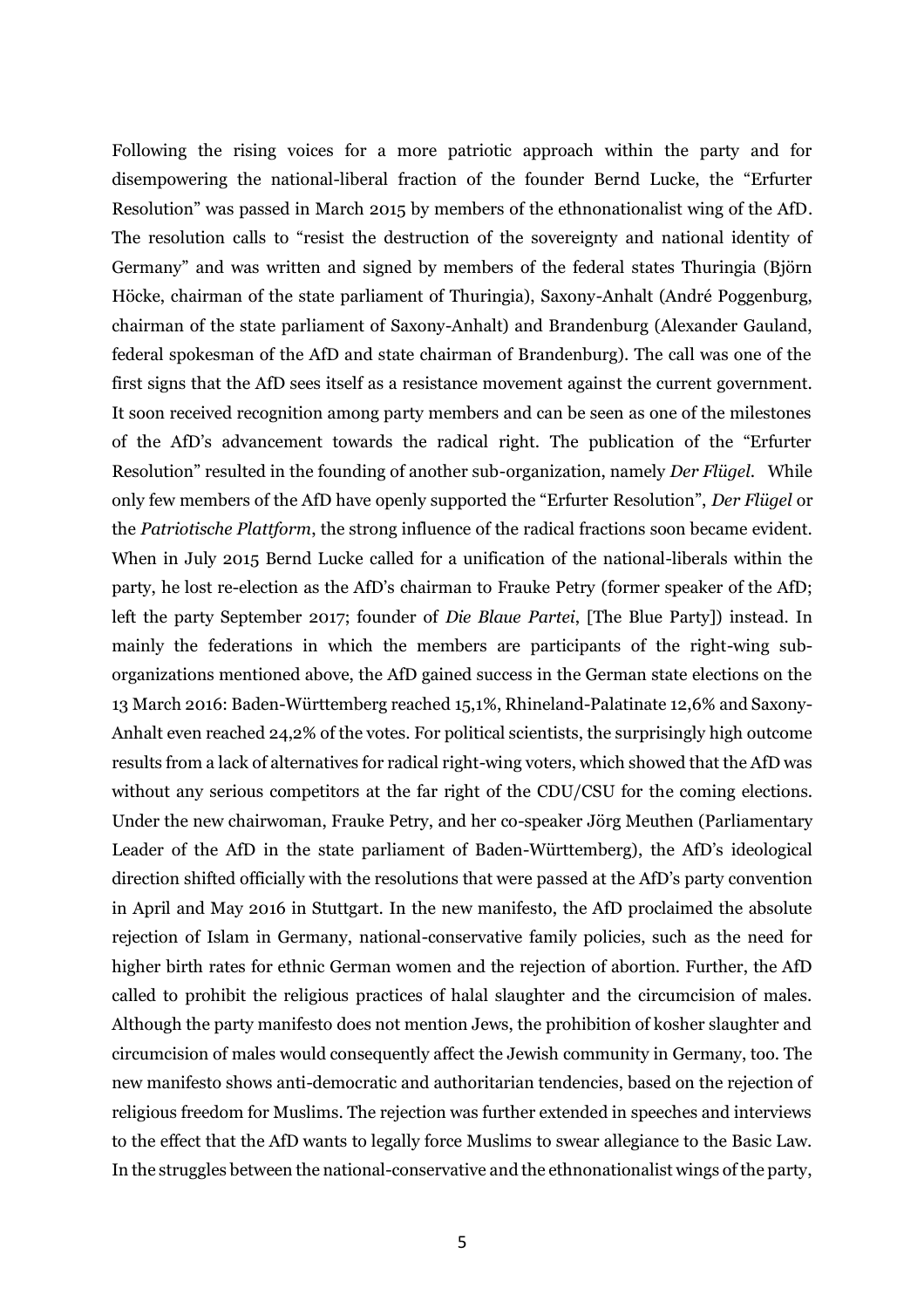the latter became increasingly stronger. At the party convention in April 2017, Frauke Petry, from the national-conservative wing, proposed a vote to decide the political and ideological direction of her party. The proposal got rejected, and the participants of the convention decided that Alexander Gauland (Leader of the AfD, Member of the German Parliament), together with Alice Weidel (Leader of the AfD, Member of the German Parliament) would lead the party through the election campaign for the federal elections in Germany in September 2017.

## 3. The AfD and their use of digital media

During the election campaign the AfD made extensive use of social media, such as Facebook and Twitter. Facebook is advising political parties all over the world on how to use its tools to improve their campaigns. The AfD hired Harris Media, an online communication consulting firm to run its digital media campaign known for their work with nationalists candidates such as US president Donald Trump, Marine Le Pen's National Front party in France, and Israeli Prime Minister Benjamin Netanyahu. In meetings at Berlin's Facebook office, Facebook together with Harris executives advised the AfD to use certain online strategies, such as Facebook Live to live stream events and microtargeting advertisement, which targets certain groups. The AfD then paid Facebook to send tailored ads to those groups, which would highlight the AfD's positions. The dominant themes addressed by the AfD in the election campaign were their perceived incompatibility of Islam with German values, the refugee crisis, and their rejection of legal equality of queer people. A large part of the election campaign was based on the defamation of Angela Merkel as *Volksverräterin* (traitor to the people) because she gave refugees unlimited access to Germany. Further, the AfD rallied against the policy of the so-called *Altparteien,<sup>2</sup>* the established parties such as the CDU, SPD (*Sozialdemokratische Partei Deutschlands* [Social Democratic Party Germany]) and *Die Grünen* (The Greens). When the media criticized the incitement campaigns of the AfD, they responded with allegations against the *Lügenpresse* (fake media). For its electoral success, the AfD also mobilized *PEGIDA,* the initiative *Ein Prozent* (one percent) initiated by Götz Kubitschek, the right-wing magazine *Compact*, and the *Identitäre Bewegung* (Identitarian Movement). The connection is visible when they share and like each other's content, for example when the Facebook profile of *Ein Prozent* shares content from the AfD Saxony-Anhalt. These entities not only advertised the AfD on Facebook but also helped campaign at AfD rallies and vice versa.

The AfD has a large digital network of its own party media, such as websites and blogs; *AfD Kompakt*, the party magazine; and *AfD Kompakt TV*, on which the AfD live streams

<sup>2</sup> traditional parties, meant in a negative sense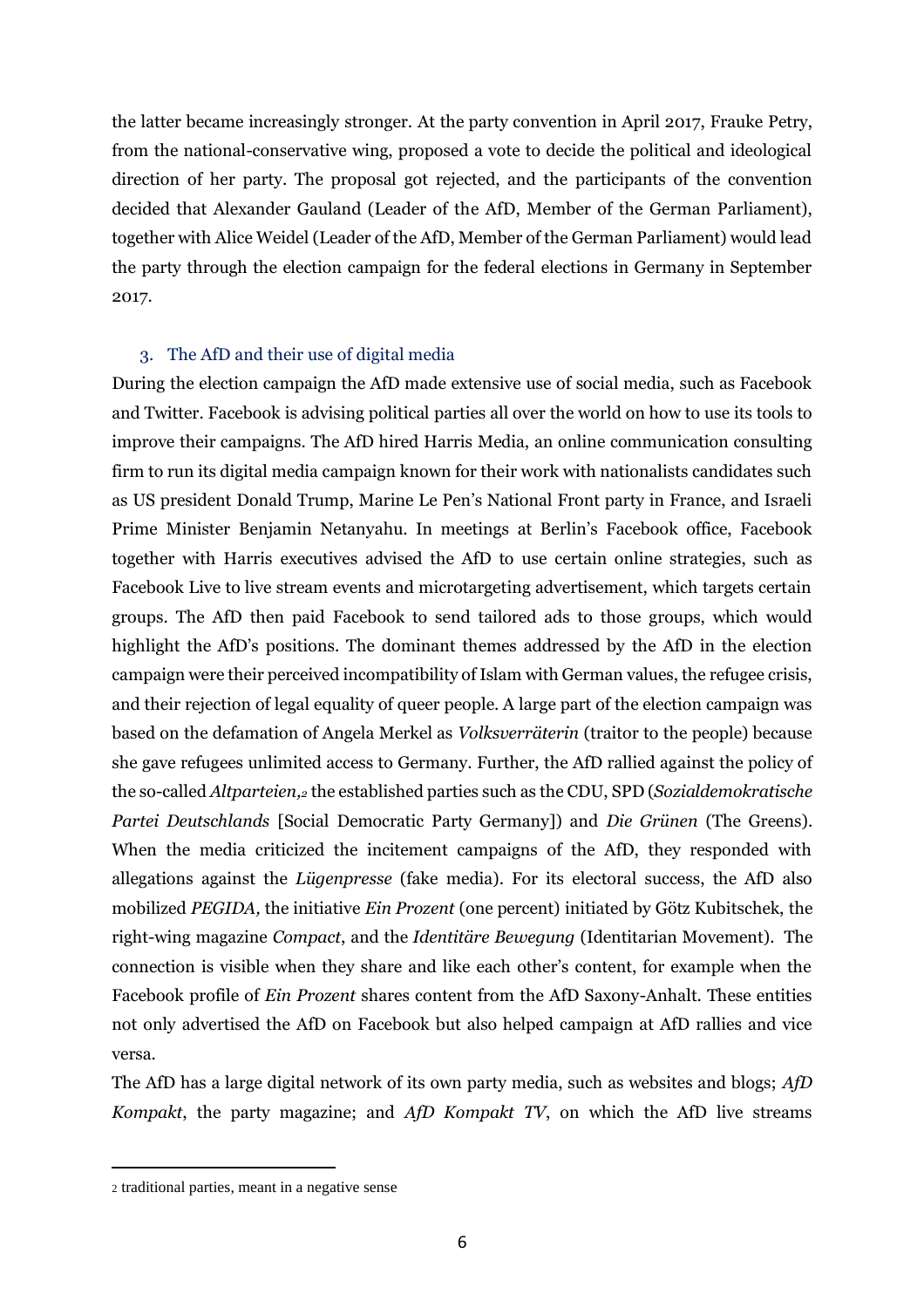conferences and other events. In addition to the AfD's widespread use of Facebook, party officials also have accounts on Twitter, Instagram and the English-language free speech social network Gab, which is used extensively by radical right-wing extremists, white supremacists, Neo-Nazis and the alt-right. Gab was made infamous following a mass shooting at a synagogue in Pittsburgh, Pennsylvania after which it was found that the shooter openly posted his violently antisemitic intentions. Although the AfD's Gab accounts have been largely inactive, the mere existence of these profiles paired with the party's recent meeting and collaboration with personalities associated with the alt-right, such as Milo Yiannopoulos and Steve Bannon, are further indications of the direction in which the party is headed.

4. The AfD and their ambiguous relationship with the Holocaust and National Socialism The AfD's attitude towards the Holocaust, National Socialism, Antisemitism, and Germany's subsequent responsibility for the murder of six million Jewish people is frequently reflected in their social media content. The AfD is the only party in the German parliament that does not include subsequent responsibility for the Holocaust as part of their self-image. Unlike every other established party, the AfD is not positioning itself against racism and antisemitism in its manifesto. Since anti-Jewish positions lead to scandals, the AfD needs to be sensitive for strategic reasons due to public perception in order to succeed. Pro-Israeli and pro-Jewish positions are often used to legitimize anti-Islamic views. The solidarity with Jews is seen as proof that the AfD cannot be antisemitic and therefore not extreme right-wing. There have been many antisemitic incidents since the emergence of the AfD, which were all treated according to the same pattern: it is asked whether the incident falls under the freedom of expression, exclusion proceedings from the party are initiated which ultimately do not succeed, and eventually the antisemitic positioning is not withdrawn or meaningfully reprimanded. This pattern superficially leaves the impression that the AfD is doing something about antisemitism in its own party, but in fact antisemitic positions are accepted under the guise of freedom of expression.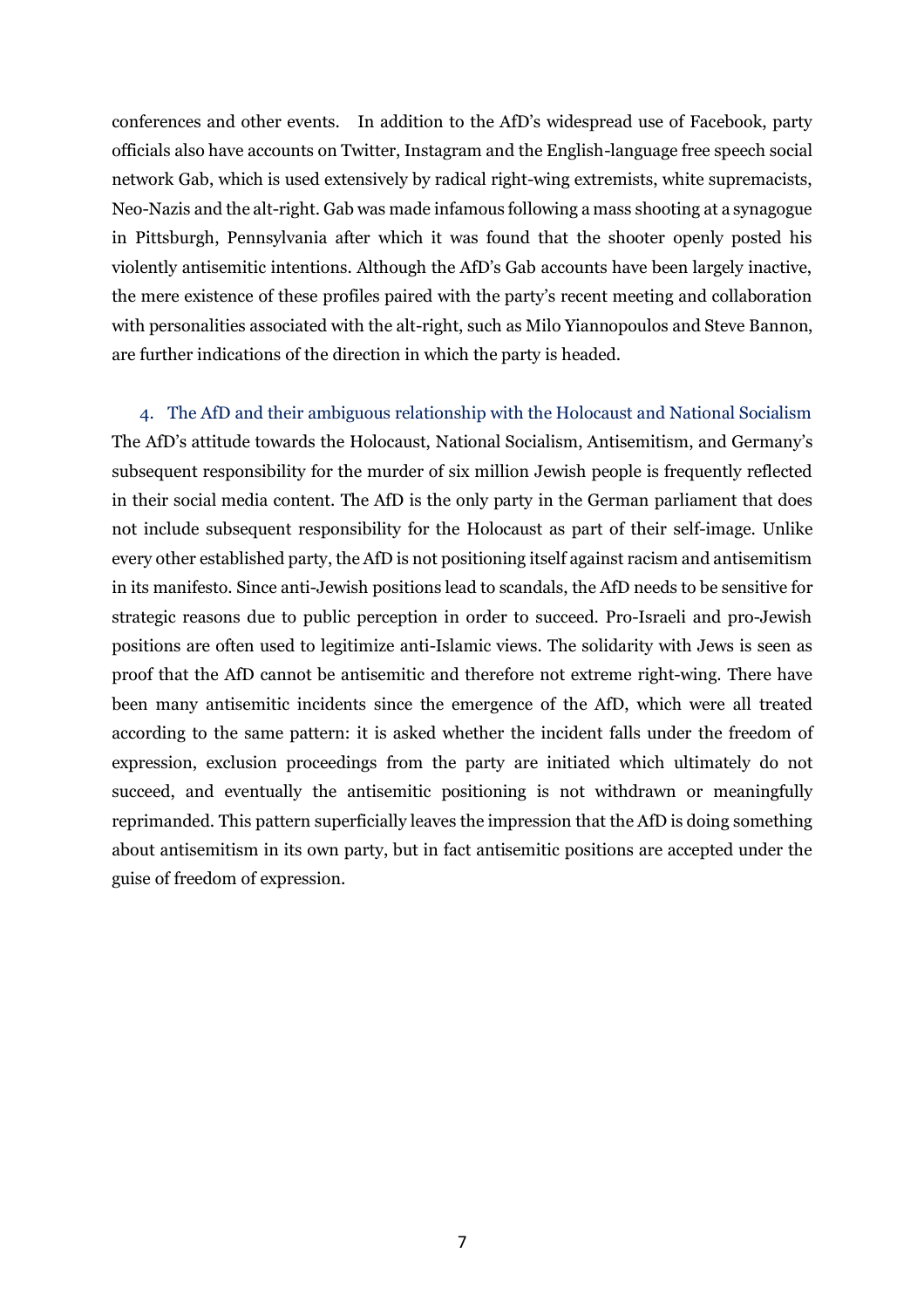|              | $\frac{1}{\sqrt{2}}$ Teilen | Anderungen vorschlagen<br><b>■</b> Speichern<br>                                                                                                                                            | <b>Translation:</b>                                        |
|--------------|-----------------------------|---------------------------------------------------------------------------------------------------------------------------------------------------------------------------------------------|------------------------------------------------------------|
|              | $\overline{\phantom{a}}$    | 10 Antworten                                                                                                                                                                                | I would know where a few<br>suitable "accommodations"      |
|              |                             | Michael Dennemärker Ich wüsste wo noch ein paar passende<br>"Unterkünfte" leer stehen. Müsste man nur wieder etwas aufbauen<br>und in Betrieb nehmen. Mit Gemeinschaftsduschen und autarker | are still empty. You would<br>only have to rebuild and put |
|              |                             | Heizung.                                                                                                                                                                                    | it into operation. With                                    |
|              | 19 Std.                     | <b>OHD</b> 144                                                                                                                                                                              | shared showers and self-                                   |
|              |                             | ▲ 99 Antworten verbergen                                                                                                                                                                    | sufficient heating.                                        |
| Alice Weidel |                             | Am relevantesten" wurde ausgewählt. Einige Antworten wurden daher                                                                                                                           |                                                            |
| @aliceweidel |                             | möglichenvelse verschoben.                                                                                                                                                                  |                                                            |
| Startseite   |                             | Dieter Goehle Michael Dennemärker Du meinst doch nicht<br>etwa die Unterkünfte an die ich jetzt auch denke                                                                                  |                                                            |
| Beiträge     |                             | D¥ :<br>19 Std.                                                                                                                                                                             |                                                            |
| Videos       |                             | Michael Dennemärker Dieter Goehle hmm ich glaube                                                                                                                                            |                                                            |
| Fotos        |                             | schon haben die, an die du denkst auch Gas-Heizung?                                                                                                                                         | do those, which you think of,                              |
| Info         |                             | 19 Std.                                                                                                                                                                                     | also have gas heating?                                     |

The current AfD chairwoman Alice Weidel published a post about refugee shelters, which motivated several users to comment. Some of the commenters insinuate that instead of being provided with proper accommodations, refugees should be incarcerated into rebuilt Death camps. The words "shared showers" refer to gas chambers and "self-sufficient heating," refer to the crematoria that were used in the Death camps of the Nazis. The comments dehumanize refugees and deem the murderous tactics of the Nazis acceptable. Although those comments have been reported several times, neither Weidel nor Facebook removed them and thus, suggest that this posturing is acceptable within the AfD and on Facebook.

The most well-known antisemitic incident in the AfD arose from the attitudes of the AfD member of parliament in Baden-Württemberg, Wolfgang Gedeon, that became public in 2016. In various publications, Gedeon has stated that the Jews are partly to blame for the Holocaust and that the Jews' influence dominates the Western world. Gedeon understands the antisemitic "Protocols of the Elders of Zion" as real and says they are written by Zionists. In addition, Gedeon defended condemned Holocaust revisionists as dissidents.

Gedeon's antisemitic writings were not discovered by the AfD itself. Rather, his publications were exposed by the media, which only then forced his party to act. In the dispute over the handling of the Gedeon case the AfD fraction in Baden-Württemberg fell apart and he eventually left the fraction voluntarily but remained a member. The reunification of the fraction showed that the group had come to no consensus on the condemnation of antisemitism. The charter that was passed in October 2016 said that the disagreement in Gedeon's condemnation cannot be linked to antisemitism but is a protest against limited freedom of expression. The case of Gedeon, who is just one of many, shows that the AfD rejects antisemitism for strategic reasons but latently tolerates it. For example, a speech on the on the Day of German Unity on 3 October 2003 by then CDU *Bundestagsabgeordneter* Martin Hohmann was perceived as antisemitic and led to his expulsion from the party in July 2004.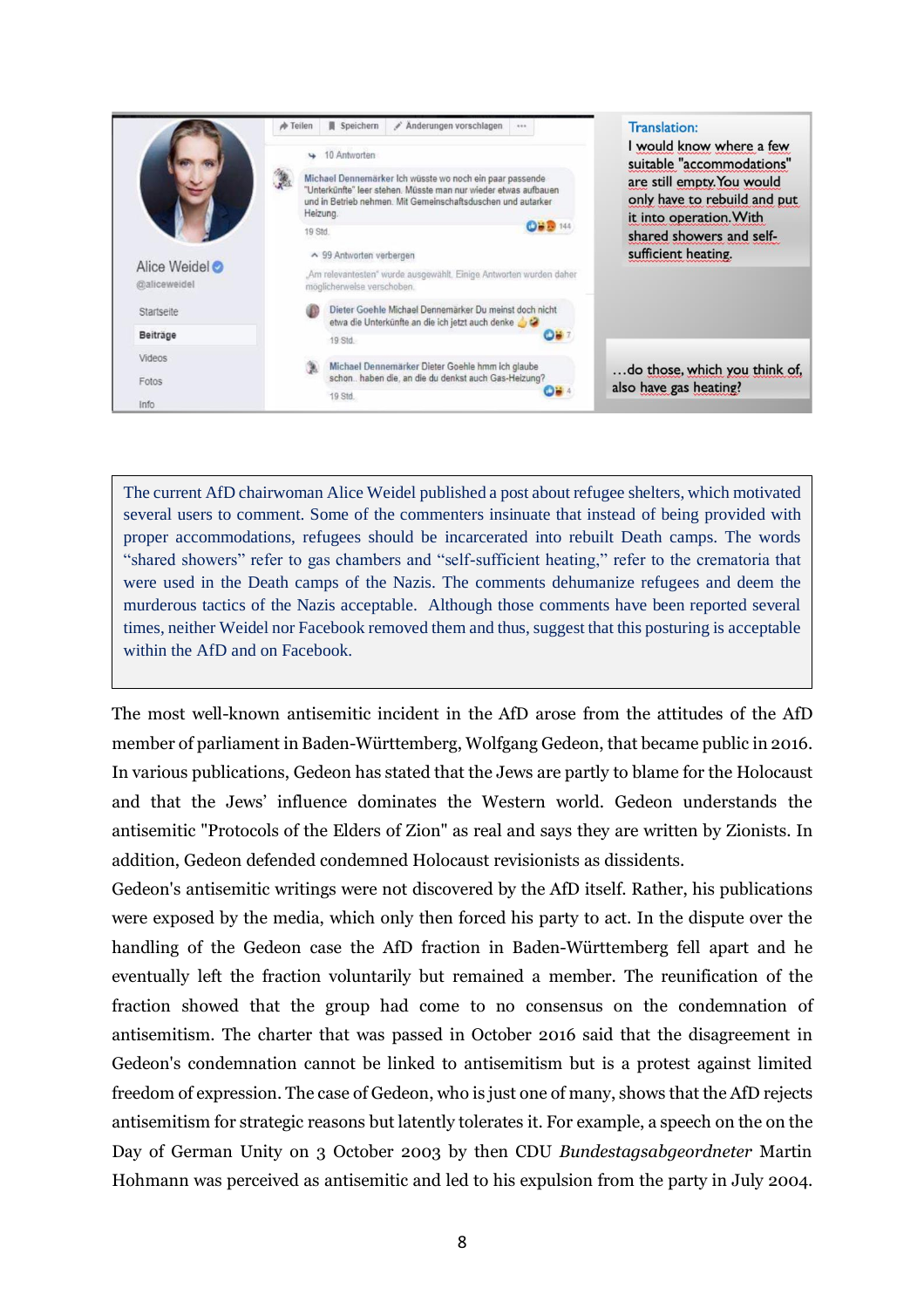In 2016 he joined the local elections in Hesse for the AfD and ultimately joined the *Bundestag* in September 2017 as a member of parliament. The example of Hohmann shows that the AfD not only ignores antisemitism in the party, but also openly accepts it. Additionally, the AfD shows no commitment against antisemitism because it sees Muslims and Islam as the sole cause of antisemitism.

On 27 January 2020, the International Holocaust Memorial Day, the official and verified AfD profile on Facebook posted a long text, followed by an image with a mosque in the background and the following text:

"The CDU now recognizes what we already knew: antisemitism is mostly Muslim."

The AfD rejects facts, statistics, and research that shows right-wing antisemitism and its consequences. By publishing a post on Holocaust Memorial Day that focusses on antisemitism within the Muslim community, the AfD belittles the vital role that the memory of the Holocaust and National Socialism plays in Germany and Germany's acceptance of responsibility for the Holocaust. Further, the AfD ignores how (specifically) the German right-wing never managed to convincingly distance themselves from Nazi ideology, which fueled the genocide.



**0** 7.610

1.149 Kommentare 2.468 Mal geteilt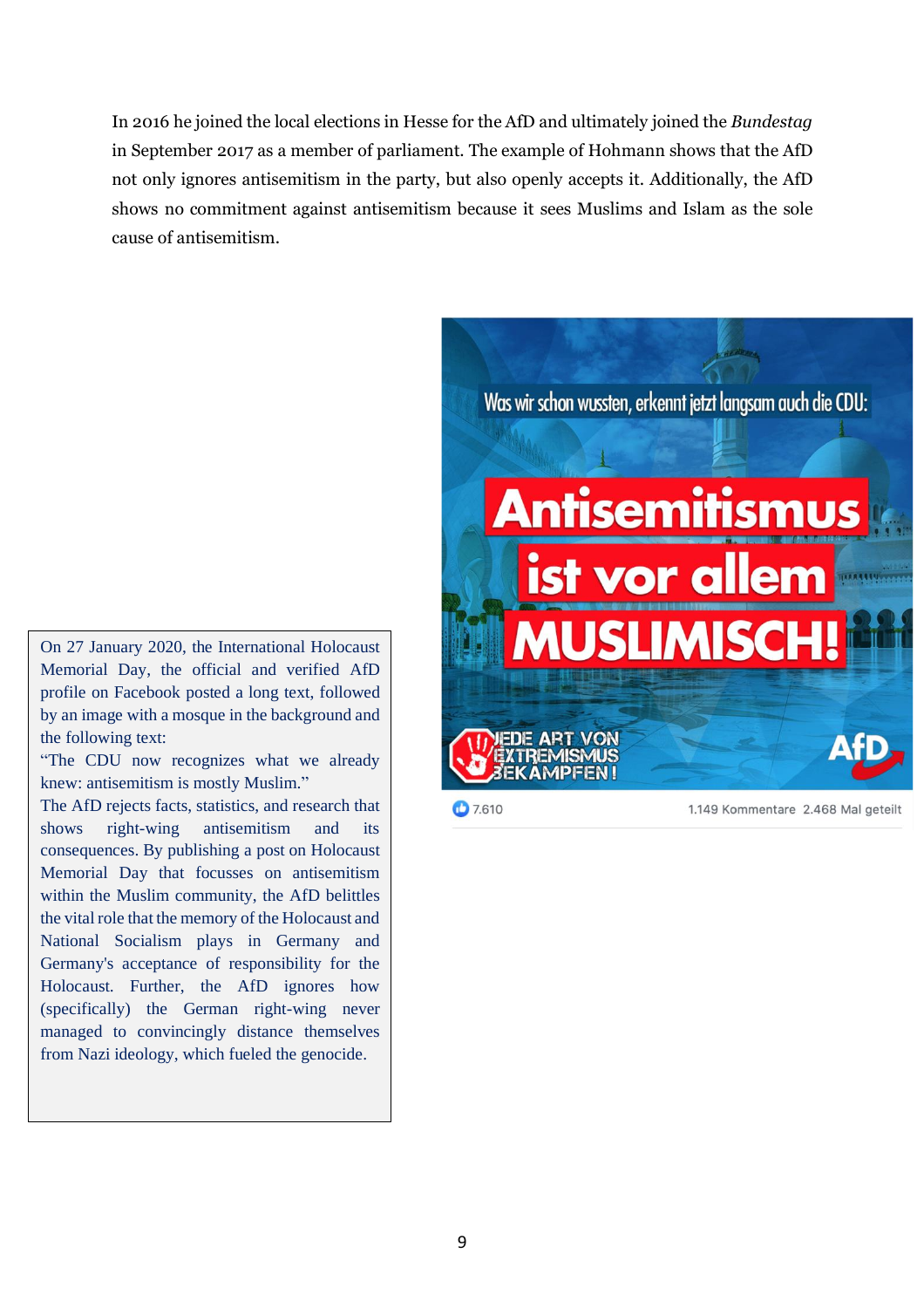There are several initiatives by the AfD to cut funding for organizations against the radical right and neo-Nazism, such as the *Amadeo Antonio Stiftung* and the *Jüdische Forum für Demokratie und gegen Antisemitismus* because the AfD does not evaluate the radical right as the cause of antisemitism.



The post by Petr Bystron, member of the German parliament for the AfD, targets chairwoman of the Amadeu Antonio Foundation and Jewish activist Anetta Kahane. The AfD strives to cut funding from organizations that fight against right-wing extremism, often by accusing them to be being left-wing extreme. On social media, Anetta Kahane has been repeatedly insulted with antisemitic and misogynistic content that was published on AfD profiles.

To sum up, it can be said that leadership has repeatedly rejected restrictive and consistent actions against antisemites in the party and relativized or encouraged antisemitic tendencies in the AfD. The most widespread antisemitism articulated in the AfD is by exonerating National Socialism.

In an interview with the newspaper *Welt* in September 2016, Frauke Petry declared that the word *völkisch* was the adjective for the word *Volk* and therefore should be used positively again. The term *völkisch* is ideologically associated with National Socialism and was coined by a political movement in the 19th century which, on a racist and antisemitic basis, strove for a society that would ward off foreigners in order to create an ethnically homogenous national culture. In National Socialism, this idea then became a murderous policy and law. The construct of *Volk* by the definition of National Socialists inherits the idea of a natural blood community to which the Jews and other unwanted groups are alien. By using the words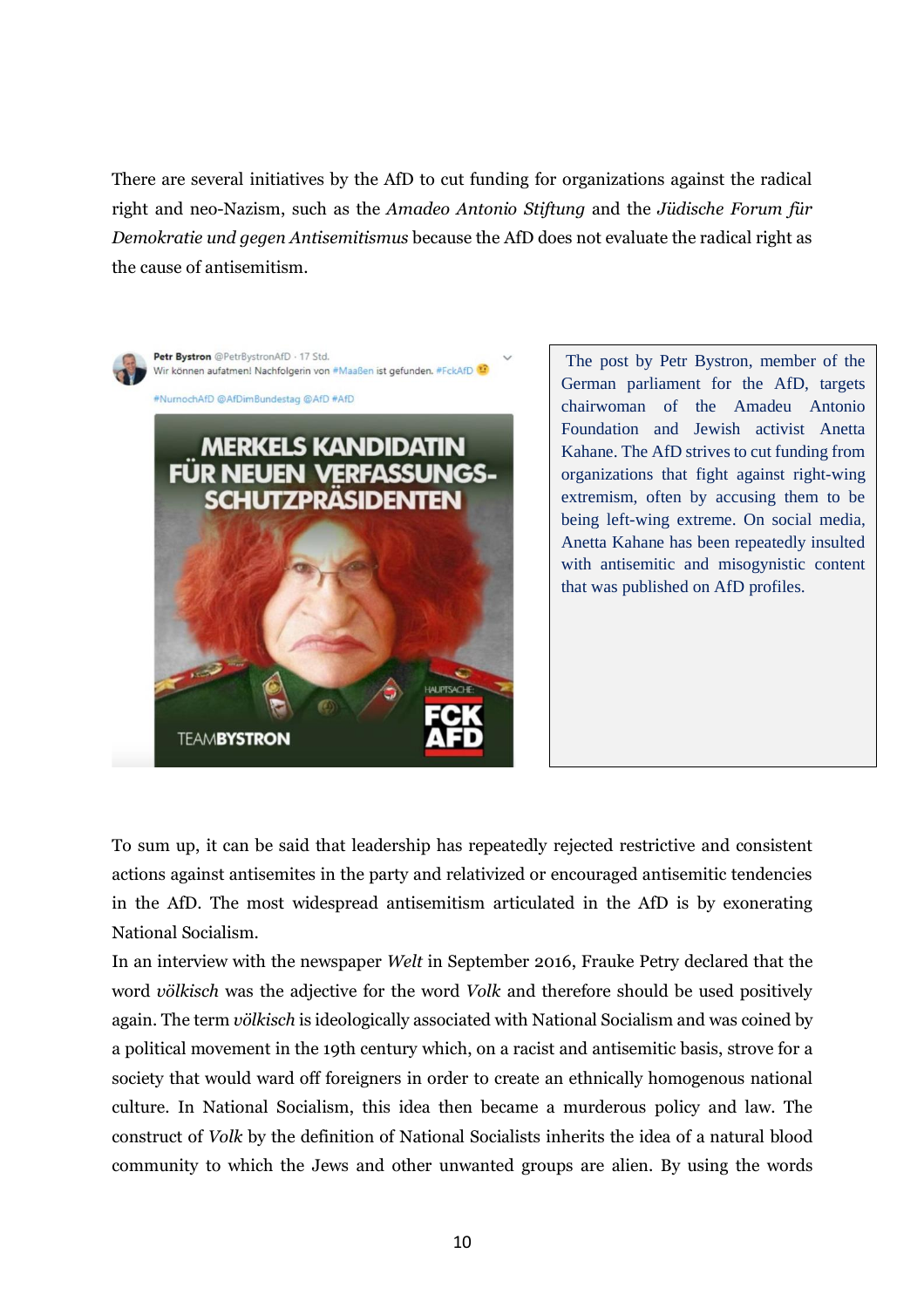*völkisch* and *Volk*, Petry and the AfD try to rehabilitate the terms, disconnect them from National Socialism and instrumentalize them to distinguish the AfD as the representatives of the *Volk* and the AfD supporter as the *Volk*. The claim that the word *völkisch* has an independent meaning disconnected from National Socialism distorts its conceptual history and erases its clear and abundant connections to National Socialism. The use of vocabulary which is ideologically coined by National Socialism is widespread in the AfD and finds expression in words such as *Volksgemeinschaft* (ethnic community), *Volksverräter* (traitor against the people), *Volkskörper* (racial corpus), *Lügenpresse* (fake media) and *Überfremdung* (foreign infiltration) just to name a few. Particularly clear references to the usage of the language of National Socialism can be found in the speeches and publications of the former history teacher Björn Höcke (chairman of the AfD in the state parliament of Thuringia). For example, Adolf Hitler called the *Nationalsozialistische Deutsche Arbeiterpartei* (NSDAP) the *Partei der Bewegung* (party of the movement). Accordingly, Höcke called the AfD a *fundamentaloppositionelle Bewegungspartei* (fundamental oppositional movement party). In 2016, the sociologist Andreas Kemper conducted a language analysis of Höcke's speeches and publications and found strong similarities with those of Landolf Ladig. The report of Kemper showed that Björn Höcke has written extreme right-wing articles under the pseudonym Ludolf Ladig with ethnonationalist and antisemitic content. Höcke is a radical agitator in the AfD who repeatedly draws attention to himself through scandals. In the years 2016 and 2017, he tried to participate in the memorial service for the victims of the Holocaust in the memorial of the Buchenwald concentration camp, even though he had been officially banned before. In their party program, the AfD insinuates that except for commemorating National Socialism, no other historical event in Germany is commemorated. As in almost all the AfD's publications or speeches relating to National Socialism and where it would be appropriate or necessary to refer to the Holocaust, the Holocaust goes unmentioned here as well.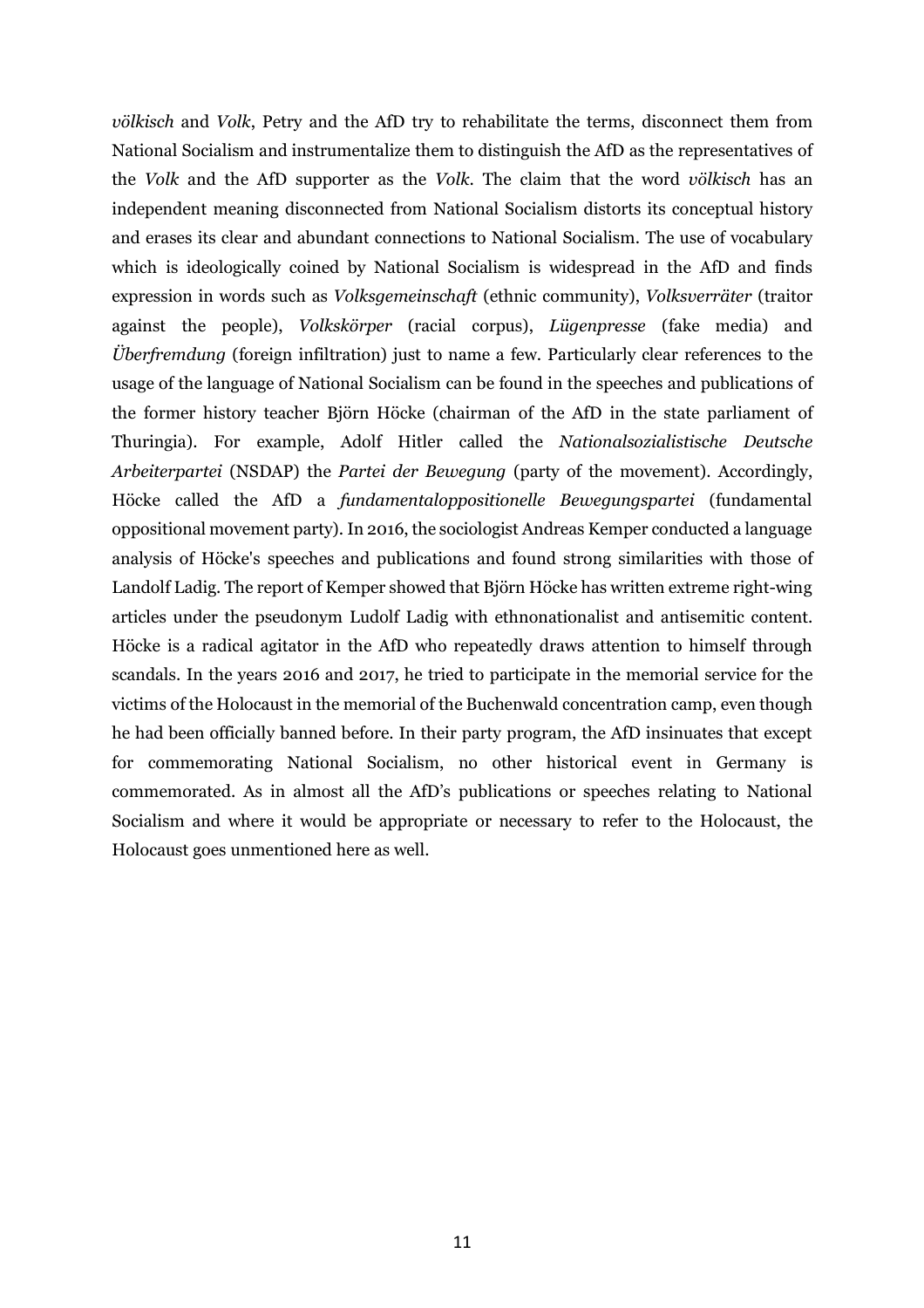

Auch Unrecht gegen Deutsche niemals vergessen!



Facebook profile of Prof. Dr. Ralph Weber, member of the state parliament Mecklenburg-Western Pomerania: "Never forget the injustice against Germans, too" and "In silent sorrow we commemorate the victims of the bombing night on February 13, 1945."

Germany has long struggled to commemorate the bombing of Dresden by the Allies appropriately. The consensus is that the bombing is remembered in the context of the responsibility for World War II and the Holocaust. Further, the commemoration should serve as a warning against war and the continuation of Nazi ideology.

In this post, the second world war and the Holocaust are not mentioned. Further, by saying, "Never forget the injustice against Germans, too," Weber insinuates that injustice has happened to Germans, comparable to that against the victims of the war or the Holocaust and thus relativizing the Nazi crimes.

The attempt to put the agenda of a turn of the collective memory of National Socialism and the Holocaust in Germany into practice was particularly evident in 2017. Just ten days before the International Holocaust Memorial Day, on 17 January 2017, Höcke provoked a media outcry with a speech that he gave in Dresden. In his speech, he referred to the "Memorial to the Murdered Jews of Europe" in Berlin as a memorial of shame. He continued by saying that Germany's culture of memory is a "stupid coping culture" that needs a 180-degree turnaround of its politics of memory of the Holocaust and National Socialism. He further called for a lively culture of memory, which above all focuses on the great achievements of German ancestors. With it, Höcke rejects the role that the Holocaust has in the cultural memory of the Germans and the collective acceptance of the identity as a nation of former perpetrators. Only shortly after the Höcke speech, the AfD in the *Landtag* Baden-Württemberg submitted an application to cancel subsidies for the memorial of the concentration camp Gurs. In addition, the AfD wanted to cancel student trips to the memorial and replace them with excursions to what they perceive as important sites of German history. The AfD justified their intention with budget consolidation and the wish to give migrants a positive image of Germany. One example for tactically naming the Holocaust was when in September 2017, shortly before the election, Alexander Gauland accused Sigmar Gabriel (SPD), Minister for Foreign Affairs, of "blatant trivialization of the cruel crimes of the Nazis and an insult to the millions of victims and their descendants" for comparing the AfD to Nazis.

That the teaching and remembrance of the Holocaust is important and necessary has always been the consensus among the parties represented in the *Bundestag*. The AfD now represents